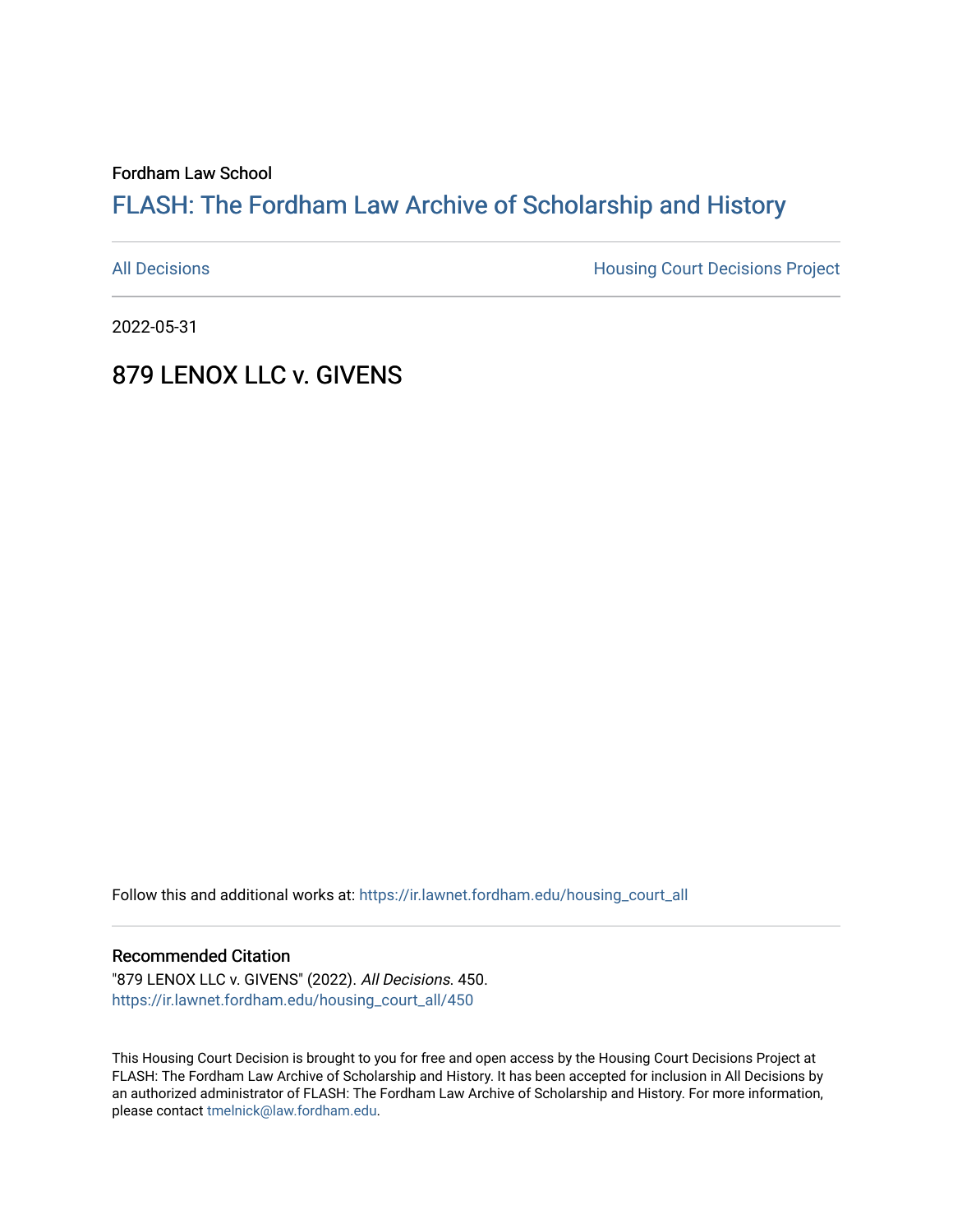# NYSCEF DOC. NO. 49 **RECEIVED NYSCEF: 06/09/2022**

### CIVIL COURT OF THE CITY OF NEW YORK COUNTY OF KINGS: HOUSING PART

-------------------------------------------------------------X 879 LENOX LLC,

Index No. 50543/20

Petitioner,

DECISION/ORDER

-against-

Mot. seq. nos. 1 & 2

TAKIYAH GIVENS,

 Respondent. -------------------------------------------------------------X

The following e-filed documents, listed by NYSCEF document numbers 5-8; 20-31; 35- 46 (motion no. 1; motion no. 2), were read on this motion for leave to execute the warrant of eviction and cross-motion to vacate the parties' agreement and for other relief.

This nonpayment summary eviction proceeding was commenced in early-January 2020 and settled on March 9, 2020, at which time Respondent was acting pro se. At the time the proceeding was commenced, the apartment had not been registered with DHCR since March 27 2017, for registration year 2016. Between commencement and settlement, Petitioner filed late registrations for the years 2017 and 2018. Respondent seeks vacatur of the agreement she entered into as a pro se litigant, arguing that pursuant to RSL § 517(e) at the time she made the agreement, for the period prior to the late registrations, Petitioner could not collect more than the rent that was last registered.

RSL § 517(e) provides that failure to file "proper and timely" rent registration bars an owner from collecting the rent that would otherwise legally collectible and relegates it to collection of the rent in effect on the date of the last registration. Should a late registration be filed, the rent contained therein becomes collectible prospectively, and the owner "shall not be found to have collected an overcharge at any time prior to the filing of the late registration" (*id.*). But as particularly relevant here, late registrations have no retroactive effect (*see 125 Court Street, LLC v Sher*, 58 Misc 3d 150[A], 2018 NY Slip Op 50092[U] [App Term, 2d Dept, 2d, 11th, & 13th Jud Dists 2018]). Here, that means that, to the extent the amount of arrears contained in the parties' March 2020 agreement is based on the rent contained in the lease, Petitioner did not have the right to collect the rent contained in the parties' lease for any month

1